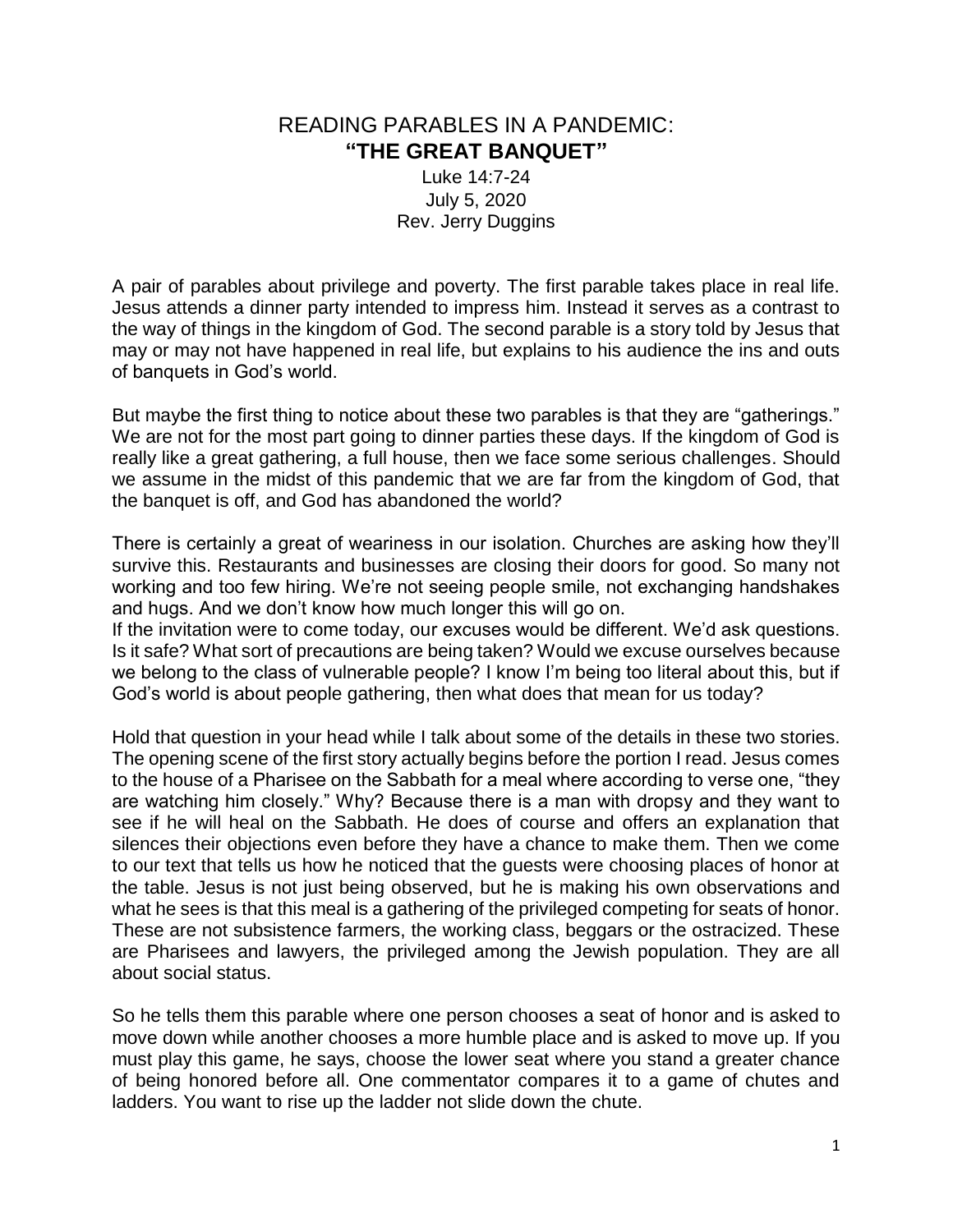And then he turns to his host and criticizes him for inviting all these "worthy" people. He essentially tells him not to play this game of the privileged. Instead he should invite the "poor, the crippled, the lame, and the blind."

I imagine some of us are a little sensitive about this label, the privileged, but it is what many of us are. I get to preach to you through the medium of the internet because this church has people capable of doing the technology. It's a meaningful, spiritual experience for you in the safety of your home because we have talented musicians. I have a home, a car, a supportive family, good food to eat. There's no shame in being privileged, in having needs and wants satisfied. The shame is in playing the game, in seeking places of higher honor at the expense of others. It seems that our gatherings are too often like this gathering of the Pharisees, a gathering of the privileged seeking places of honor.

The gospels tell us about Jesus' followers, but not many of them are faithful. Richard Russo says of Peter, James, and John in his novel, *Empire Falls*, "They never wanted him crucified, of course, but what a relief it must have been when the stone was rolled across the entrance of the tomb, sealing everything shut so they could go back to being fishermen, which they knew how to do, rather than being fishers of [people], which they didn't."

Knowing the challenges faced by the apostles as they spread the good news, we can easily imagine the comfort there would have been to return to fishing, not a lucrative profession by any means, but a good living. We can imagine it because we too find the demands of the gospel challenging. We find sympathy for the excuse-makers of the second parable. It would in fact be to our advantage to see to the recently purchased property rather than attend a feast. A good investment portfolio will support us in an early retirement. Ten oxen was worth a good sum of money in Jesus' day. And family, well is there anything more important? I cannot come to this gathering in God's world because I have important business to tend to in my own world. This is the temptation that belongs to the privileged.

The shocking surprise for the Pharisees comes in Jesus' declaration of who will be at the Great Banquet: "the poor, the crippled, the blind, and the lame." Several of the commentators I read claimed that these parables affirmed the equality of all people and the inclusive nature of the invitation. I'm not sure what Bible they're reading. It is true that in the end all are invited and that God's desire is for the Banquet hall to be full, but the people there are the poor. The others have excused themselves.

The reality is that those who are doing well in life have less need of God for this life. "They have their reward" as Jesus says elsewhere. When he says, "Take up your cross and follow me… those who would save their lives must lose it," he is talking to you and me, to those of us who have more than enough. Privilege can get in the way of responding to the invitation to the great banquet.